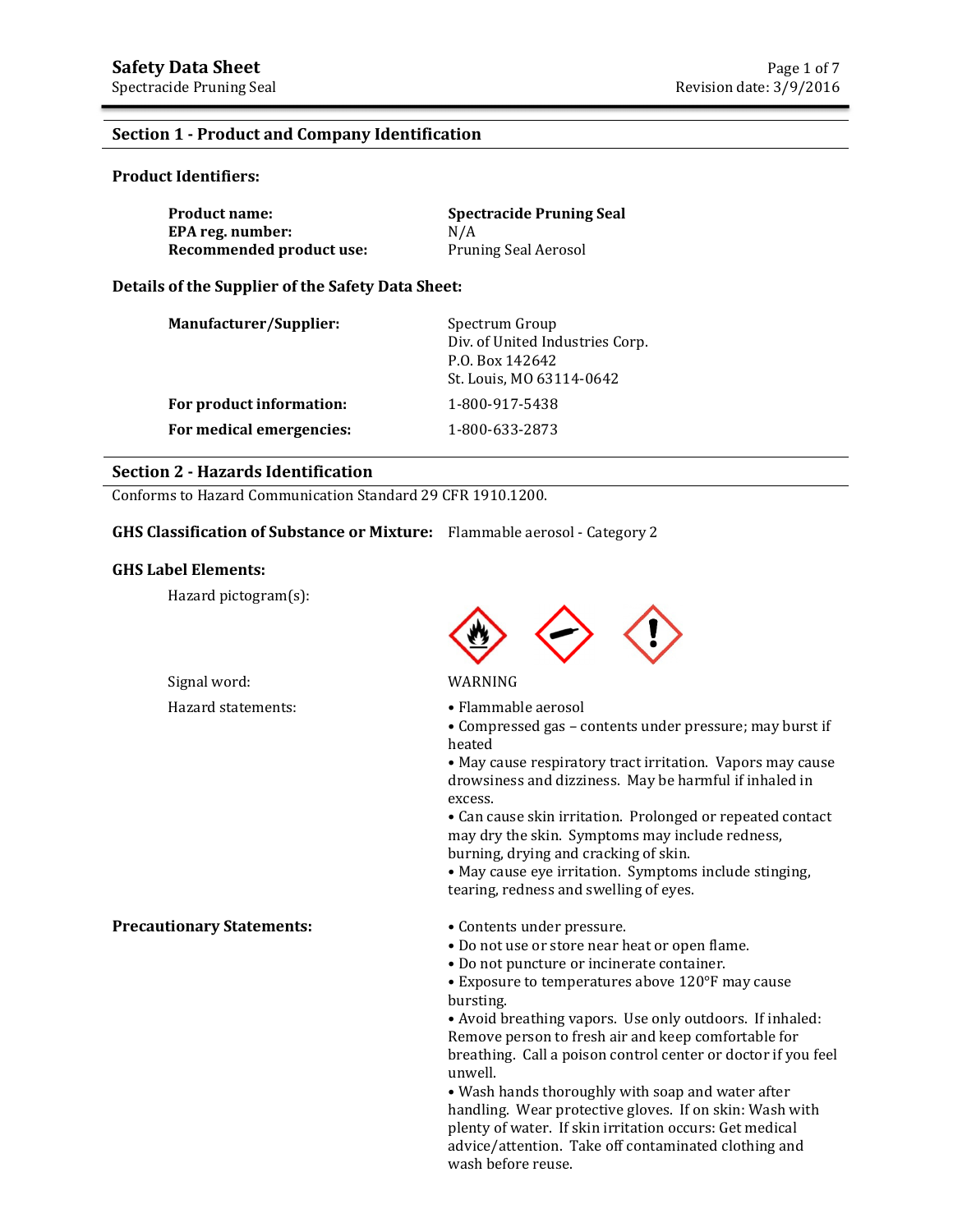• If in eyes: Rinse cautiously with water for several minutes. Remove contact lenses, if present and easy to do. Continue rinsing. If eye irritation persists: Get medical advice/attention.

#### **Section 3 - Composition / Information on Ingredients**

| <b>Chemical Name</b>      | CAS#          | <b>Weight Percent</b> |
|---------------------------|---------------|-----------------------|
| Propane                   | 74-98-6       | 10-20%                |
| Toluene                   | 108-88-3      | 10-20%                |
| 2-Propanone               | $67 - 64 - 1$ | 10-20%                |
| Asphalt, oxidized         | 64742-93-4    | 10-20%                |
| Stoddard solvent          | 8052-41-3     | 5-10%                 |
| Carbon black              | 1333-86-4     | $1 - 5%$              |
| Talc $(Mg_3H_2(SiO_3)_4)$ | 14807-96-6    | $1 - 5%$              |
| Quartz $(SiO2)$           | 14808-60-7    | $< 1\%$               |
| <b>Butane</b>             | 106-97-8      | $1 - 5%$              |

Note: Ingredients not identified are proprietary or non-hazardous. Values are not product specification(s).

| <b>Section 4 - First Aid Measures</b> |  |  |
|---------------------------------------|--|--|
|---------------------------------------|--|--|

| Eye contact:         | Hold eye open and rinse slowly and gently with water for<br>15-20 minutes. Remove contact lenses, if present, after the<br>first 5 minutes, then continue rinsing. Call a poison control<br>center or doctor for treatment advice. |
|----------------------|------------------------------------------------------------------------------------------------------------------------------------------------------------------------------------------------------------------------------------|
| <b>Skin contact:</b> | Take off contaminated clothing. Rinse skin immediately<br>with plenty of water for 15-20 minutes. Call a poison<br>control center or doctor for treatment advice.                                                                  |
| Inhalation:          | Move person to fresh air. If person is not breathing, call<br>911 or an ambulance, then give artificial respiration,<br>preferably mouth-to-mouth if possible.                                                                     |
| Ingestion:           | No special requirements                                                                                                                                                                                                            |
| Note to physician:   | None                                                                                                                                                                                                                               |
| General advice:      | If you feel unwell, seek medical advice (show the label<br>where possible). Ensure that medical personnel are aware<br>of the material(s) involved, and take precautions to protect<br>themselves. Keep out of reach of children.  |

## **Section 5 - Fire Fighting Measures**

| <b>Flammable properties:</b>                   | Pressurized aerosol container; extremely flammable per<br>flame project test. Flashpoint: -4°F (concentrate); -156°F<br>(propellant) (Flaspoint method: estimated) |
|------------------------------------------------|--------------------------------------------------------------------------------------------------------------------------------------------------------------------|
| <b>NFPA</b> classification:                    | NFPA level 1 aerosol                                                                                                                                               |
| Suitable extinguishing media:                  | Water fog, foam, $CO2$ , dry chemical                                                                                                                              |
| Unsuitable extinguishing media:                | Not available                                                                                                                                                      |
| Specific hazards arising from the<br>chemical: | Contents under pressure – container may burst in heat of<br>fire.                                                                                                  |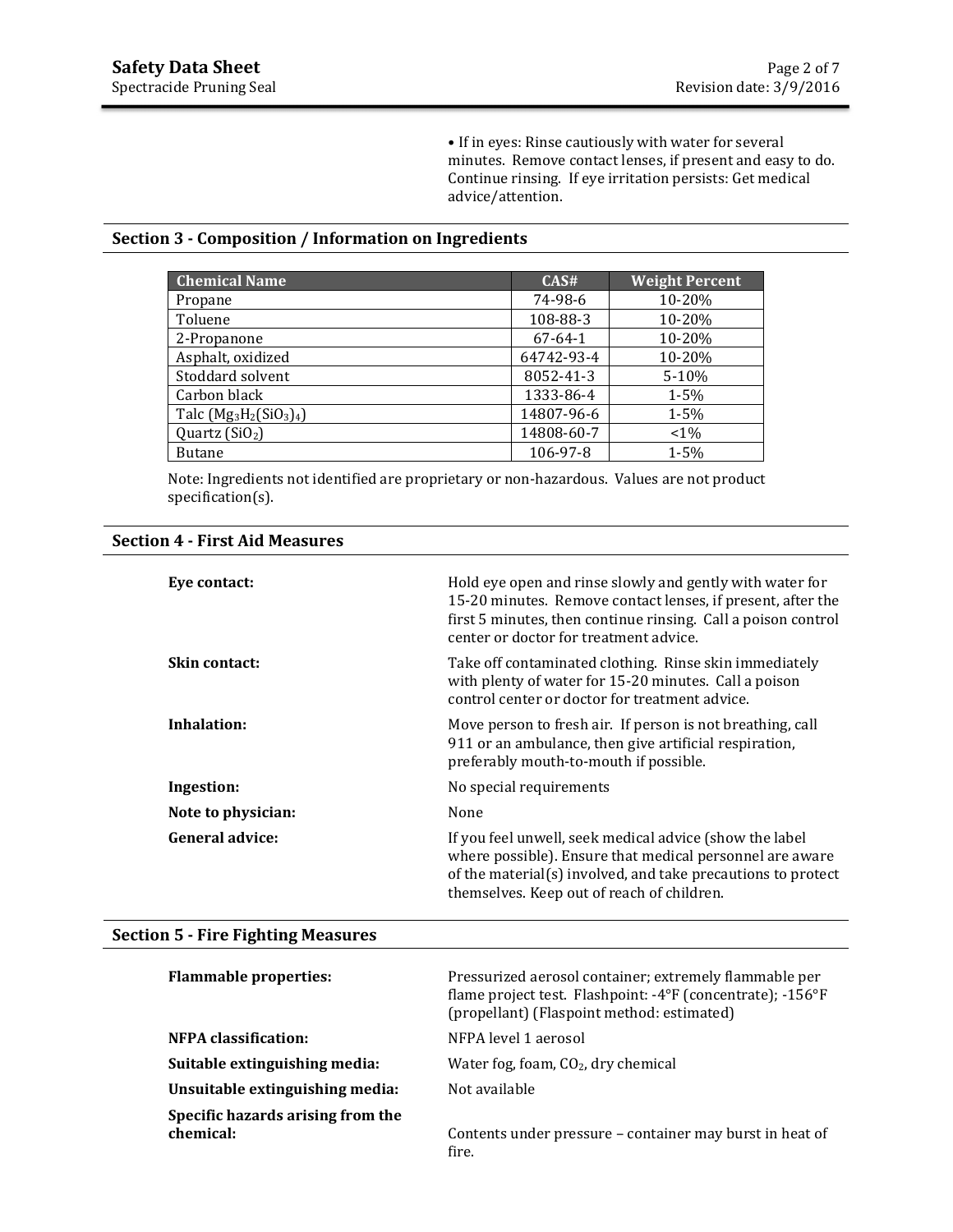|                                       | <b>Protective equipment for firefighters:</b> Firefighters should wear full protective clothing including<br>self-contained breathing apparatus. |
|---------------------------------------|--------------------------------------------------------------------------------------------------------------------------------------------------|
| <b>Hazardous combustion products:</b> | None known                                                                                                                                       |
| <b>Explosion data:</b>                | Not available                                                                                                                                    |
| Sensitivity to static discharge:      | Not available                                                                                                                                    |
| <b>Personal precautions:</b>          | Keep unnecessary personnel away. Do not touch or walk<br>through spilled material.                                                               |

## **Section 6 - Accidental Release Measures**

| <b>Personnel precautions:</b>      | Remove all sources of ignition. Wear personnel protective<br>equipment as recommended in Section 8. Wash<br>thoroughly after handling.                                                                                                                                                                                                                                                                                                                  |
|------------------------------------|---------------------------------------------------------------------------------------------------------------------------------------------------------------------------------------------------------------------------------------------------------------------------------------------------------------------------------------------------------------------------------------------------------------------------------------------------------|
| For emergency responders:          | If specialized clothing is required to deal with the spillage,<br>take note of any information in Section 8 on suitable and<br>unsuitable materials.                                                                                                                                                                                                                                                                                                    |
| <b>Environmental precautions:</b>  | Avoid dispersal of spilled material and runoff and contact<br>with soil, waterways, drains and sewers.                                                                                                                                                                                                                                                                                                                                                  |
| <b>Methods for containment and</b> |                                                                                                                                                                                                                                                                                                                                                                                                                                                         |
| cleaning up:                       | Stop leak if without risk. Move containers from spill area.<br>Before attempting clean up, refer to hazard data given<br>above. Small spills may be absorbed with earth, sand or<br>absorbent material swept up and placed in suitable,<br>covered, and labeled containers. Prevent large spills from<br>entering sewers or waterways. Contact emergency<br>services and supplier for advice. Never return spills in<br>original containers for re-use. |

## **Section 7 - Handling and Storage**

| <b>Precautions for safe handling:</b> | Put on appropriate personal protective equipment as<br>recommended in Section 8. Pressurized container: protect<br>from sunlight and do not expose to temperatures<br>exceeding 50°C (122°F). Do not pierce or burn, even after<br>use. Do not ingest. Avoid contact with skin, eyes and<br>clothing. Avoid breathing vapor or mist. Use only with<br>adequate ventilation. Store and use away from heat,<br>sparks, open flame or any other ignition source. Use<br>explosion-proof electrical equipment. Use only non-<br>sparking tools. Empty containers retain product residue<br>and can be hazardous. |
|---------------------------------------|--------------------------------------------------------------------------------------------------------------------------------------------------------------------------------------------------------------------------------------------------------------------------------------------------------------------------------------------------------------------------------------------------------------------------------------------------------------------------------------------------------------------------------------------------------------------------------------------------------------|
| Storage:                              | Store in a cool, dry area away from open flame. Do not<br>store above 50°C (122°F).                                                                                                                                                                                                                                                                                                                                                                                                                                                                                                                          |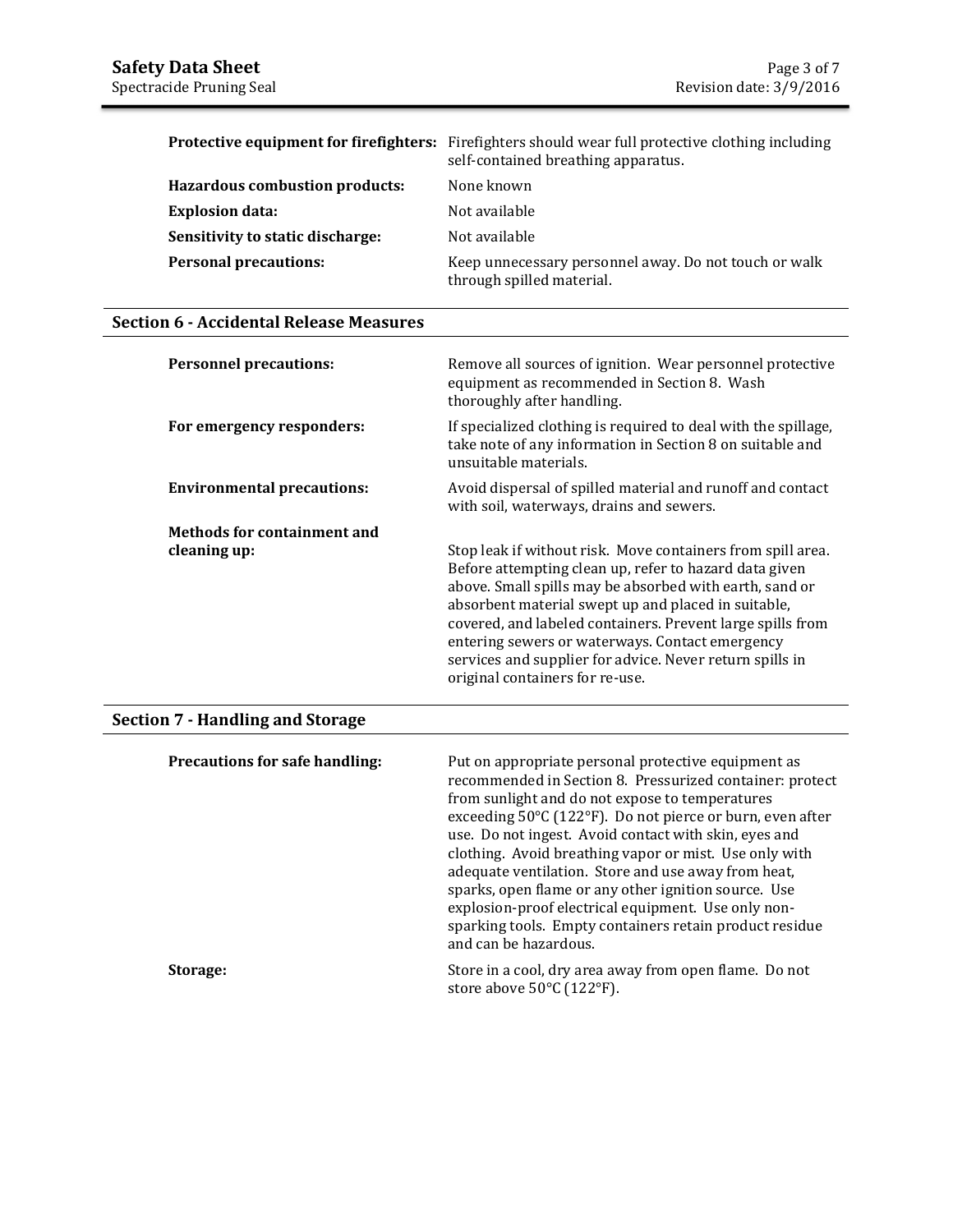# **Section 8 - Exposure Controls / Personal Protection**

## **Exposure guidelines:**

|                      |            | <b>Exposure Limits</b> |                 |                  |               |                 |                |
|----------------------|------------|------------------------|-----------------|------------------|---------------|-----------------|----------------|
|                      |            |                        | <b>OSHA PEL</b> | <b>ACGIH TLV</b> |               | <b>Other</b>    |                |
| <b>Chemical name</b> |            | ppm                    | $mg/m^3$        | ppm              | $mg/m^3$      | ppm             | $mg/m^3$       |
| Propane              | TWA        |                        | Not established | 1000             |               | Not listed      |                |
|                      |            |                        |                 | 50               |               | <b>150 STEL</b> |                |
| Toluene              | <b>TWA</b> | 200                    |                 | (skin)           |               | (skin)          |                |
|                      |            |                        |                 |                  |               | 250             | 590            |
| 2-Propanone          | TWA        | 750                    | 1800            | 500              |               | (NIOSH)         | (NIOSH)        |
|                      |            |                        |                 |                  |               |                 | $5$ (oil       |
|                      |            |                        |                 |                  |               |                 | mist)          |
| Asphalt, oxidized    | <b>TWA</b> |                        | 5 (oil mist)    |                  | $0.5$ (fume)  |                 | REL            |
| Stoddard solvent     | <b>TWA</b> |                        | Not established | 100              |               |                 | <b>350 REL</b> |
| Carbon black         | TWA        |                        | 3.50            |                  | 3.50          | Not listed      |                |
|                      |            |                        | 2 (respirable   |                  | $\mathcal{P}$ |                 |                |
| Talc                 | <b>TWA</b> |                        | dust)           |                  | (respirable)  | Not listed      |                |
|                      |            |                        | 0.1 (respirable |                  | 0.025         |                 |                |
| <b>Ouartz</b>        | <b>TWA</b> |                        | dust)           |                  | (respirable)  | Not listed      |                |
| <b>Butane</b>        | <b>TWA</b> |                        | Not established |                  | 800           | Not listed      |                |

**Engineering controls: General ventilation normally adequate.** 

| Personal protective equipment:         |                                                                                                                                                                                        |
|----------------------------------------|----------------------------------------------------------------------------------------------------------------------------------------------------------------------------------------|
| Eye/Face protection:                   | During application, prevent entry into eyes. Wear safety<br>glasses with side shields if using in large applications.                                                                  |
| Skin and body protection:              | Wash hands after application.                                                                                                                                                          |
| <b>Respiratory protection:</b>         | Where exposure guideline levels may be exceeded, use an<br>approved NIOSH respirator.                                                                                                  |
| <b>General hygiene considerations:</b> | Handle in accordance with good industrial hygiene and<br>safety practices. When using, do not eat or drink. Wash<br>hands before breaks and immediately after handling the<br>product. |

# **Section 9 - Physical & Chemical Properties**

| Appearance:            | Opaque                                  |
|------------------------|-----------------------------------------|
| Color:                 | <b>Black</b>                            |
| <b>Physical state:</b> | Pressurized liquid                      |
| Odor:                  | Solvent                                 |
| Odor threshold:        | No data available                       |
| pH:                    | No data available                       |
| <b>Melting point:</b>  | No data available                       |
| <b>Freezing point:</b> | No data available                       |
| <b>Boiling point:</b>  | No data available                       |
| Flash point:           | -4°F (concentrate); -156°F (propellant) |
| <b>Flame extension</b> | No data available                       |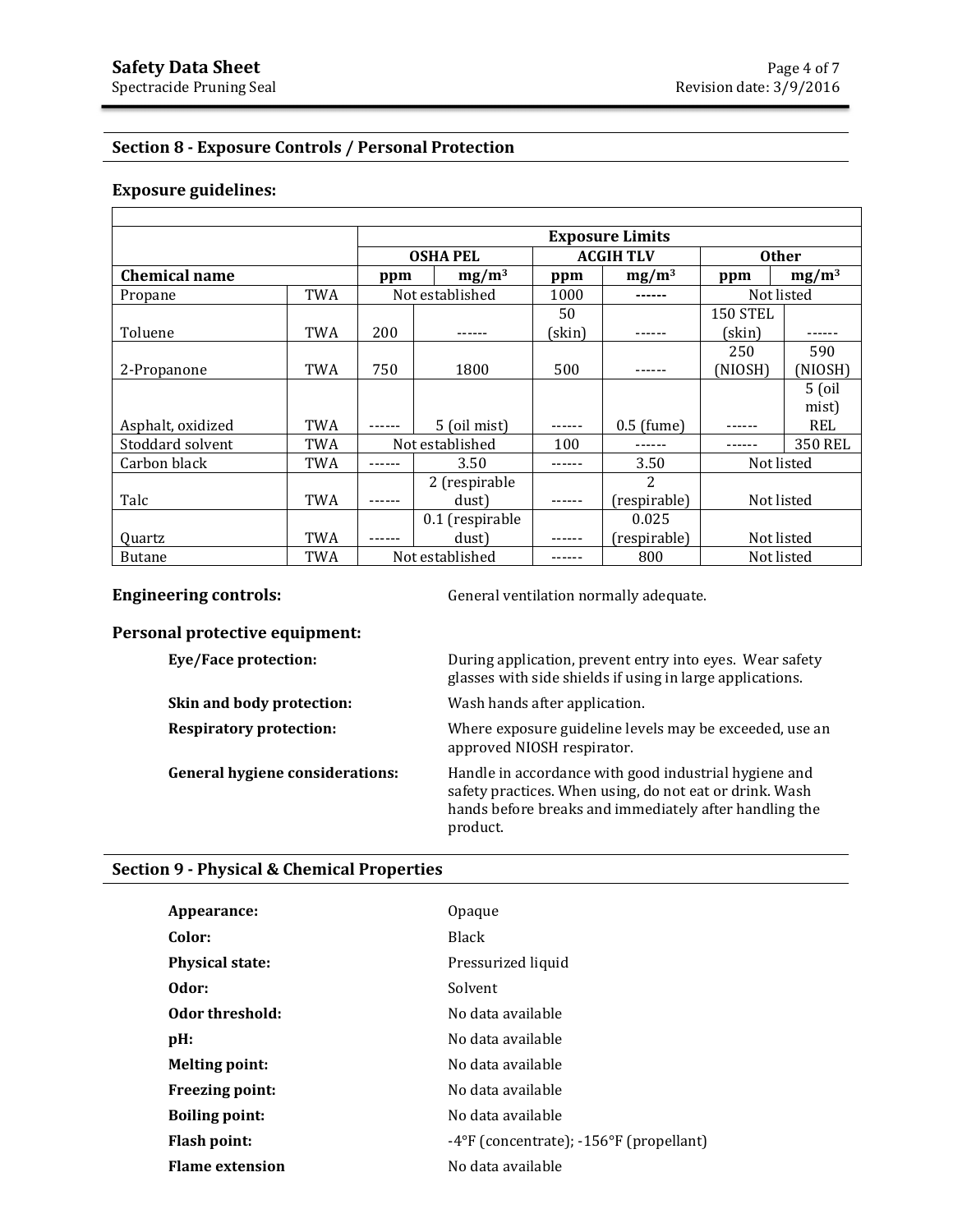| Flammability limits in air,<br>lower, % by volume: | No data available  |
|----------------------------------------------------|--------------------|
| Flammability limits in air,<br>upper, % by volume: | No data available  |
| Vapor pressure:                                    | No data available  |
| Vapor density:                                     | No data available  |
| Relative density @ 20°C:                           | $1.04 - 1.06$      |
| Octanol/water coefficient:                         | No data available  |
| Auto-ignition temperature:                         | No data available  |
| <b>Decomposition temperature:</b>                  | No data available  |
| Solubility:                                        | Insoluble in water |
| <b>Evaporation rate:</b>                           | No data available  |
| % Volatile organic compounds:                      | 39.7               |

## **Section 10 - Chemical Stability & Reactivity Information**

#### **Reactivity**

| Conditions to avoid:<br>Incompatible materials:        | Heat, sparks, open flames and temperatures above 120°F.<br>Avoid strong oxidizers. |
|--------------------------------------------------------|------------------------------------------------------------------------------------|
| <b>Chemical stability</b><br><b>Product stability:</b> | Stable under normal storage conditions.                                            |
| <b>Other</b>                                           |                                                                                    |
| <b>Hazardous decomposition products:</b>               | CO, $CO2$ and hydrocarbons                                                         |
| <b>Possibility of hazardous reactions:</b>             | Hazardous polymerization does not occur.                                           |

# **Section 11 - Toxicological Information**

| <b>Primary eye irritation:</b>           | Not established |
|------------------------------------------|-----------------|
| Primary skin irritation:                 | Not established |
| Acute dermal:                            | Not established |
| Acute inhalation:                        | Not established |
| Acute oral:                              | Not established |
| Sensitization:                           | Not established |
| <b>Chronic effects/ Carcinogenicity:</b> | Not established |
| <b>Mutagenicity:</b>                     | Not established |
| <b>Reproductive effects:</b>             | Not established |
| Teratogenicity:                          | Not established |
| Ecotoxicity:                             | Not established |

## **Section 12 - Ecological Information**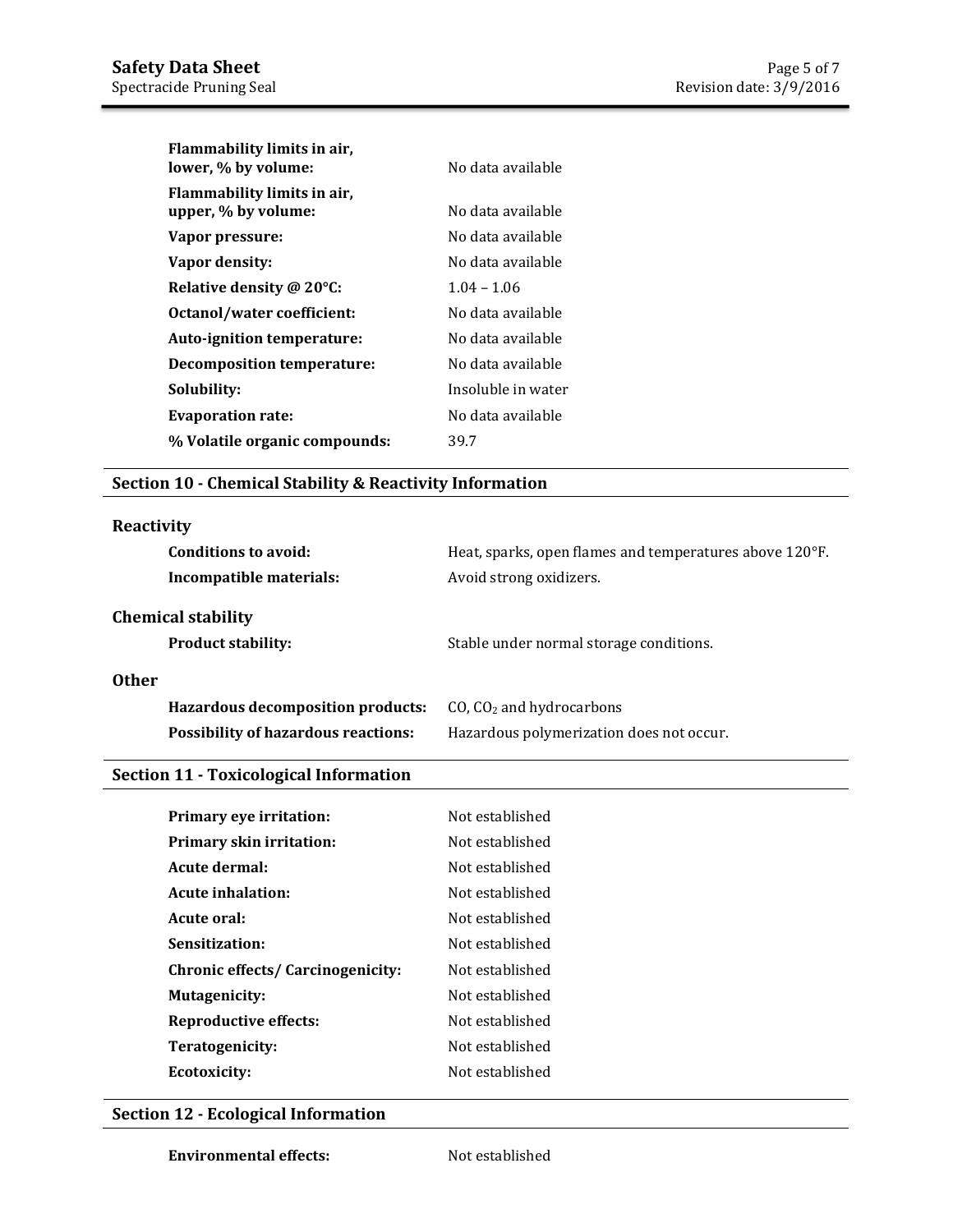| <b>Aquatic toxicity:</b>          | Not established |
|-----------------------------------|-----------------|
| Persistence / degradability:      | Not established |
| Bioaccumulation / accumulation:   | Not established |
| <b>Partition coefficient:</b>     | Not established |
| Mobility in environmental media:  | Not established |
| <b>Chemical fate information:</b> | Not established |

## **Section 13 - Disposal Considerations**

| Waste codes:                              | Not available                                          |
|-------------------------------------------|--------------------------------------------------------|
| <b>Disposal instructions:</b>             | Dispose in accordance with all applicable regulations. |
| Waste from residues / unused<br>products: | Not available                                          |
| Contaminated packaging:                   | Not available                                          |

#### **Section 14 - Transportation Information**

| U.S. Department of Transportation |                                                     |
|-----------------------------------|-----------------------------------------------------|
| (DOT):                            | UN-1950, Aerosols, Flammable, 2.1, Limited Quantity |
| IATA:                             | UN-1950, Aerosols, 2.1                              |
| IMDG:                             | UN-1950, Aerosols, Flammable, 2, Limited Quantity   |

## **Section 15 - Regulatory Information**

| 29 CFR 1910.1200 hazardous chemical<br><b>Occupational Safety and Health</b><br><b>Administration (OSHA):</b> | No.            |  |
|---------------------------------------------------------------------------------------------------------------|----------------|--|
| <b>CERCLA (Superfund) reportable</b><br>quantity:                                                             | Not available  |  |
| <b>Hazard categories</b>                                                                                      |                |  |
| <b>Superfund Amendments and Reauthorization Act of 1986 (SARA):</b>                                           |                |  |
| Immediate Hazard                                                                                              | No.            |  |
| Delayed Hazard                                                                                                | No.            |  |
| Fire Hazard                                                                                                   | No.            |  |
| Pressure Hazard                                                                                               | No.            |  |
| Reactivity Hazard                                                                                             | No.            |  |
| <b>Section 302 extremely hazardous</b>                                                                        |                |  |
| Substance:                                                                                                    | No.            |  |
| Section 311 hazardous chemical:                                                                               | N <sub>0</sub> |  |
| Clean Air Act (CAA):                                                                                          | Not available  |  |
| <b>Clean Water Act (CWA):</b>                                                                                 | Not available  |  |
| <b>State regulations:</b>                                                                                     |                |  |

Following is the hazard information as shown on the product label:

**Signal word:** CAUTION